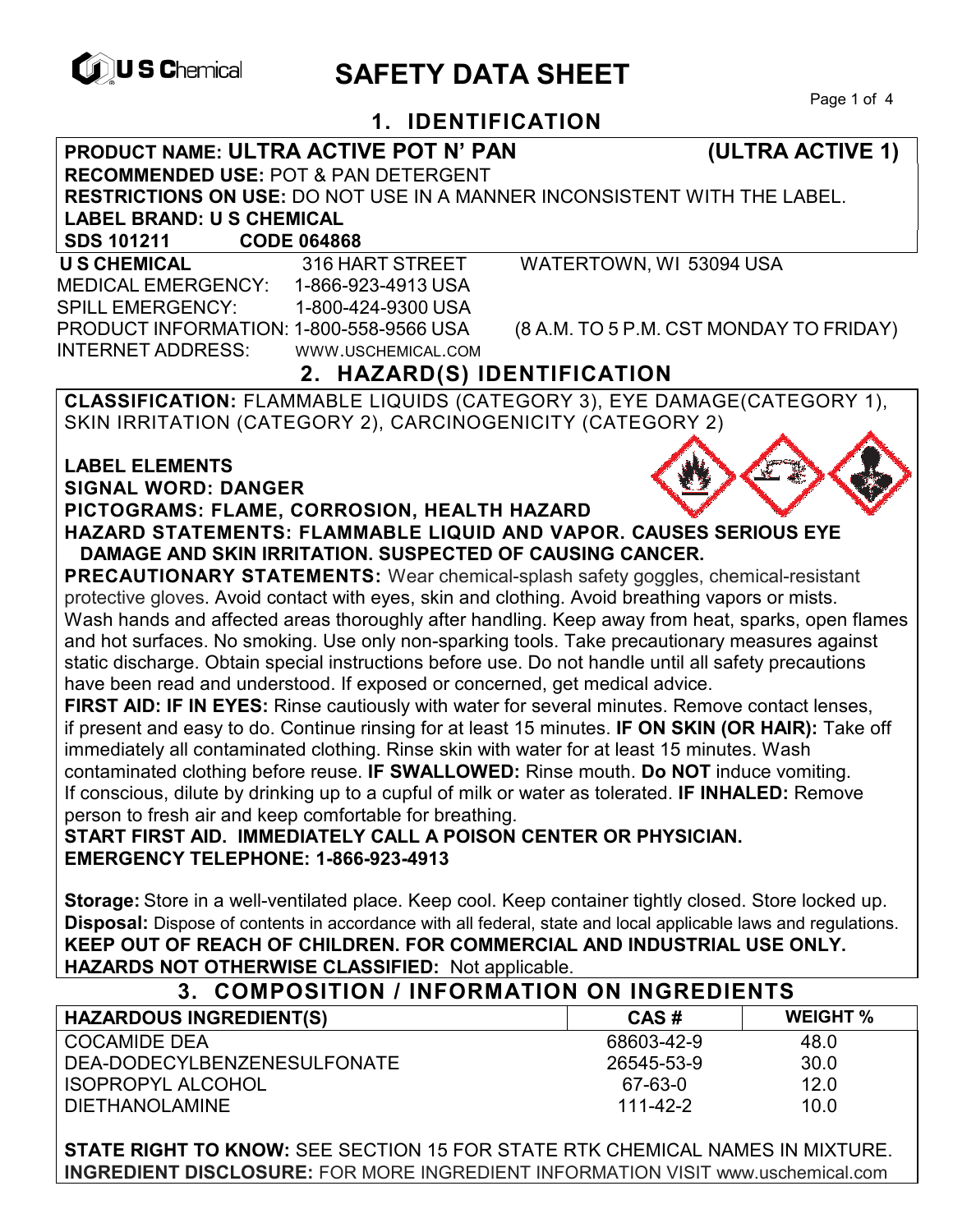#### **4. FIRST-AID MEASURES** Page 2 of 4

**IF IN EYES:** RINSE CAUTIOUSLY WITH WATER FOR SEVERAL MINUTES. REMOVE CONTACT LENSES, IF PRESENT AND EASY TO DO. CONTINUE RINSING FOR AT LEAST 15 MINUTES. **IF ON SKIN (OR HAIR):** TAKE OFF IMMEDIATELY ALL CONTAMINATED CLOTHING. RINSE SKIN WITH WATER FOR AT LEAST 15 MINUTES. WASH CONTAMINATED CLOTHING BEFORE REUSE. **IF SWALLOWED:** RINSE MOUTH. **Do NOT** INDUCE VOMITING. IF CONSCIOUS, DILUTE BY DRINKING UP TO A CUPFUL OF MILK OR WATER AS TOLERATED. **IF INHALED:** REMOVE PERSON TO FRESH AIR AND KEEP COMFORTABLE FOR BREATHING. **START FIRST AID. IMMEDIATELY CALL A POISON CENTER OR PHYSICIAN. EMERGENCY TELEPHONE: 1-866-923-4913** 

**MOST IMPORTANT SYMPTOMS / EFFECTS:** CAUSES SERIOUS EYE DAMAGE AND SKIN IRRITATION. MAY CAUSE BLINDNESS WITHOUT IMMEDIATE FIRST AID. HARMFUL IF SWALLOWED. SUSPECTED OF CAUSING CANCER.

**MEDICAL CONDITIONS AGGRAVATED:** NONE KNOWN.

**NOTE TO PHYSICIAN:** CALL 1-866-923-4913 FOR EXPOSURE MANAGEMENT ASSISTANCE.

# **5. FIRE-FIGHTING MEASURES**

**CHEMICAL HAZARDS:** EYE CORROSIVE AND SKIN IRRITANT. CARCINOGEN HAZARD. FLAMMABLE. ALTHOUGH THIS PRODUCT HAS A FLASH POINT BELOW 200°F. IT IS AN AQUEOUS SOLUTION WHICH HAS BEEN TESTED AND SHOWN NOT TO SUSTAIN COMBUSTION. **COMBUSTION PRODUCT HAZARDS:** OXIDES OF CARBON AND OTHER FUMES. **METHODS:** SELECT EXTINGUISHER AND METHODS BASED ON FIRE SIZE AND TYPE. **EQUIPMENT:** WEAR SCBA AND FULL PROTECTIVE GEAR AS CONDITIONS WARRANT. **NFPA RATING:** HEALTH-3/FLAMMABILITY-1/ INSTABILITY-0/SPECIAL HAZARD-N.AP. **SUITABLE EXTINGUISHERS:** WATER, DRY CHEMICAL, CO2 OR FOAM SUITABLE FOR FIRE. **UNSUITABLE EXTINGUISHERS:** NO RESTRICTIONS BASED ON CHEMICAL HAZARDS.

# **6. ACCIDENTAL RELEASE MEASURES**

**PERSONAL PRECAUTIONS:** ELIMINATE ALL IGNITION SOURCES. EVACUATE UNPROTECTED PERSONNEL FROM AREA. WEAR PERSONAL PROTECTION. SEE SECTION 8. RUBBER BOOTS RECOMMENDED. VENTILATE AREA IF NEEDED. BE CAREFUL NOT TO SLIP. WASH THOROUGHLY AFTER CLEAN-UP.

**ENVIRONMENTAL PRECAUTIONS:** PREVENT SPILL FROM ENTERING DRAIN, STORM SEWER OR SURFACE WATERWAY. PREVENT WATER AND SOIL CONTAMINATION. **CLEAN-UP METHODS:** ELIMINATE ALL IGNITION SOURCES. SMALL SPILLS MAY BE WIPED UP AND RINSED WITH WATER. FOR LARGER SPILLS, DIKE TO CONTAIN. PUMP TO LABELED CONTAINER OR ABSORB SPILLAGE AND SCOOP UP WITH INERT ABSORBENT MATERIAL. AFTER SPILL COLLECTION, RINSE AREA WITH WATER AND FOLLOW WITH NORMAL CLEAN-UP PROCEDURES.

# **7. HANDLING AND STORAGE**

**HANDLING:** FOLLOW ALL LABEL DIRECTIONS. INSTRUCT PERSONNEL ABOUT PROPER USE, HAZARDS, PRECAUTIONS, AND FIRST AID MEASURES. AVOID INHALATION, INGESTION, AND CONTACT WITH SKIN, EYES AND CLOTHING. DO NOT TASTE OR SWALLOW. REMOVE AND WASH CONTAMINATED CLOTHING AND FOOTWEAR BEFORE REUSE. PRODUCT RESIDUE MAY REMAIN IN EMPTY CONTAINERS. HANDLE CAREFULLY TO AVOID DAMAGING CONTAINER. **STORAGE:** STORE IN A WELL-VENTILATED PLACE. KEEP COOL. KEEP CONTAINER TIGHTLY CLOSED. STORE LOCKED UP. KEEP AWAY FROM HEAT, SPARK AND FLAME. STORE AT AMBIENT TEMPERATURES IN A DRY AREA OUT OF DIRECT SUNLIGHT. PROTECT FROM FREEZING. ROTATE STOCK REGULARLY. KEEP AWAY FROM FOOD AND DRINK. KEEP OUT OF REACH OF CHILDREN.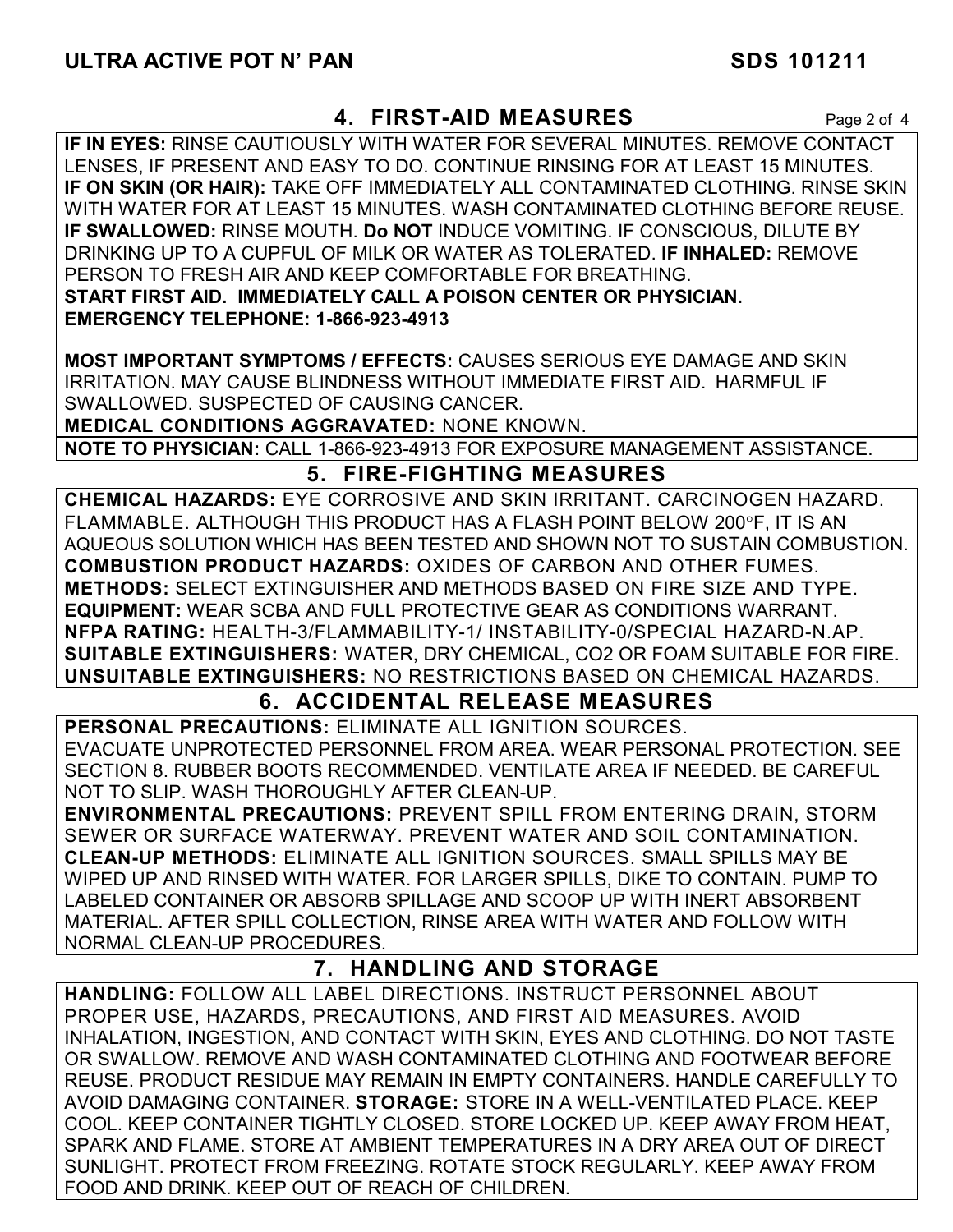#### **8. EXPOSURE CONTROLS / PERSONAL PROTECTION** Page 3 of 4

**EXPOSURE LIMITS:** COCAMIDE DEA = NONE, DEA-DODECYLBENZENESULFONATE = NONE ISOPROPYL ALCOHOL = 200 PPM TWA, 400 PPM STEL (ACGIH), 400 PPM TWA (OSHA) DIETHANOLAMINE = 2 MG/M3 TWA-SKIN (ACGIH)

**ENGINEERING CONTROLS:** GENERAL ROOM VENTILATION IS TYPICALLY ADEQUATE.

**PERSONAL PROTECTION** 

**EYES:** CHEMICAL-SPLASH SAFETY GOGGLES.

**HANDS:** CHEMICAL-RESISTANT PROTECTIVE GLOVES (NITRILE, NEOPRENE OR RUBBER). **RESPIRATORY:** PROTECTIVE EQUIPMENT NOT REQUIRED WITH NORMAL USE.

NIOSH/MSHA CERTIFIED RESPIRATOR IF EXPOSURE LIMITS ARE EXCEEDED.

**FEET:** RUBBER BOOTS RECOMMENDED DURING SPILL CLEAN-UP.

**BODY:** PROTECTIVE EQUIPMENT NOT REQUIRED WITH NORMAL USE.

**HYGIENE MEASURES:** HANDLE IN ACCORDANCE WITH GOOD INDUSTRIAL HYGIENE AND SAFETY PRACTICE. TAKE OFF CONTAMINATED CLOTHING AND WASH IT BEFORE REUSE. WASH HANDS AND AFFECTED AREAS THOROUGHLY AFTER HANDLING. PROVIDE SUITABLE FACILITIES FOR QUICK DRENCHING OR FLUSHING OF THE EYES IN CASE OF CONTACT OR SPLASH HAZARD.

# **9. PHYSICAL AND CHEMICAL PROPERTIES**

**APPEARANCE:** GOLD LIQUID **ODOR:** LEMON **pH CONCENTRATE:** 9.3 **pH READY-TO-USE:** N.AP. **pH @ USE DILUTION:** N.AV. **PHYSICAL STATE:** LIQUID **RELATIVE DENSITY (WATER):** 1.004 **SOLUBILITY (WATER):** COMPLETE **VAPOR PRESSURE:** N.AV. **VAPOR DENSITY:** N. AV. **VISCOSITY:** VISCOUS

**AUTO-IGNITION TEMPERATURE:** N.AV. **DECOMPOSITION TEMPERATURE:** N.AV. **EXPLOSIVE LIMITS (LEL/UEL):** NONE **EVAPORATION RATE:** N.AV. **FLAMMABILITY (SOLID, GAS):** N.AP. **FLASH POINT: 74°F (23.3°C) TCC INITIAL BOILING POINT/RANGE:** N.AV. **MELTING POINT/FREEZING POINT:** N.AV. **ODOR THRESHOLD:** N.AV. **PARTITION COEFF. (N-OCTANOL/WATER):** N.AV **OTHER:** N.AV.

**10. STABILITY AND REACTIVITY** 

**REACTIVITY:** NO HAZARD. **CHEMICAL STABILITY:** STABLE.

**POSSIBILITY OF HAZARDOUS REACTIONS:** SEE REACTIVITY. WILL NOT POLYMERIZE. **CONDITIONS TO AVOID:** AVOID HEAT, SPARKS, OPEN FLAMES AND HOT SURFACES. **MATERIALS TO AVOID:** DIRECT MIXING WITH OTHER CHEMICALS. MIX ONLY WITH WATER. **HAZARDOUS DECOMPOSITION PRODUCTS:** NONE UNDER NORMAL CONDITIONS.

# **11. TOXICOLOGICAL INFORMATION**

**ROUTES OF EXPOSURE:** EYES, SKIN, INGESTION, INHALATION. **INFORMATION ON ROUTES OF EXPOSURE:** NO LC50/LD50 TEST DATA ON MIXTURE. **ACUTE EFFECTS /SYMPTOMS**

 **EYES:** CAUSES SERIOUS EYE DAMAGE. MAY CAUSE PAIN, REDNESS AND WATERING.  **SKIN:** CAUSES SKIN IRRITATION. MAY CAUSE DELAYED PAIN, DRYING AND REDNESS. **INGESTION:** CAUSES IRRITATION OR BURNS TO MOUTH, THROAT AND STOMACH.

**INHALATION:** CAUSES IRRITATION TO NOSE, THROAT + RESPIRATORY SYSTEM.

**CHRONIC / OTHER EFFECTS:** NO REPORTABLE GERM CELL MUTAGENS, SKIN SENSITIZERS, RESPIRATORY SENSITIZERS, REPRODUCTIVE TOXINS OR ASPIRATION HAZARDS. **SPECIFIC TARGET ORGANS (SINGLE/REPEATED):** NONE KNOWN.

**NUMERICAL MEASURES OF TOXICITY:** ATEmix (ORAL-RAT) = ABOVE 2000 MG / KG **CARCINOGENS:** COCAMIDE DEA (CAS 68603-42-9) AND DIETHANOLAMINE (CAS 111-42-2) ARE OSHA CLASSIFIED: CARCINOGENICITY (CATEGORY 2)